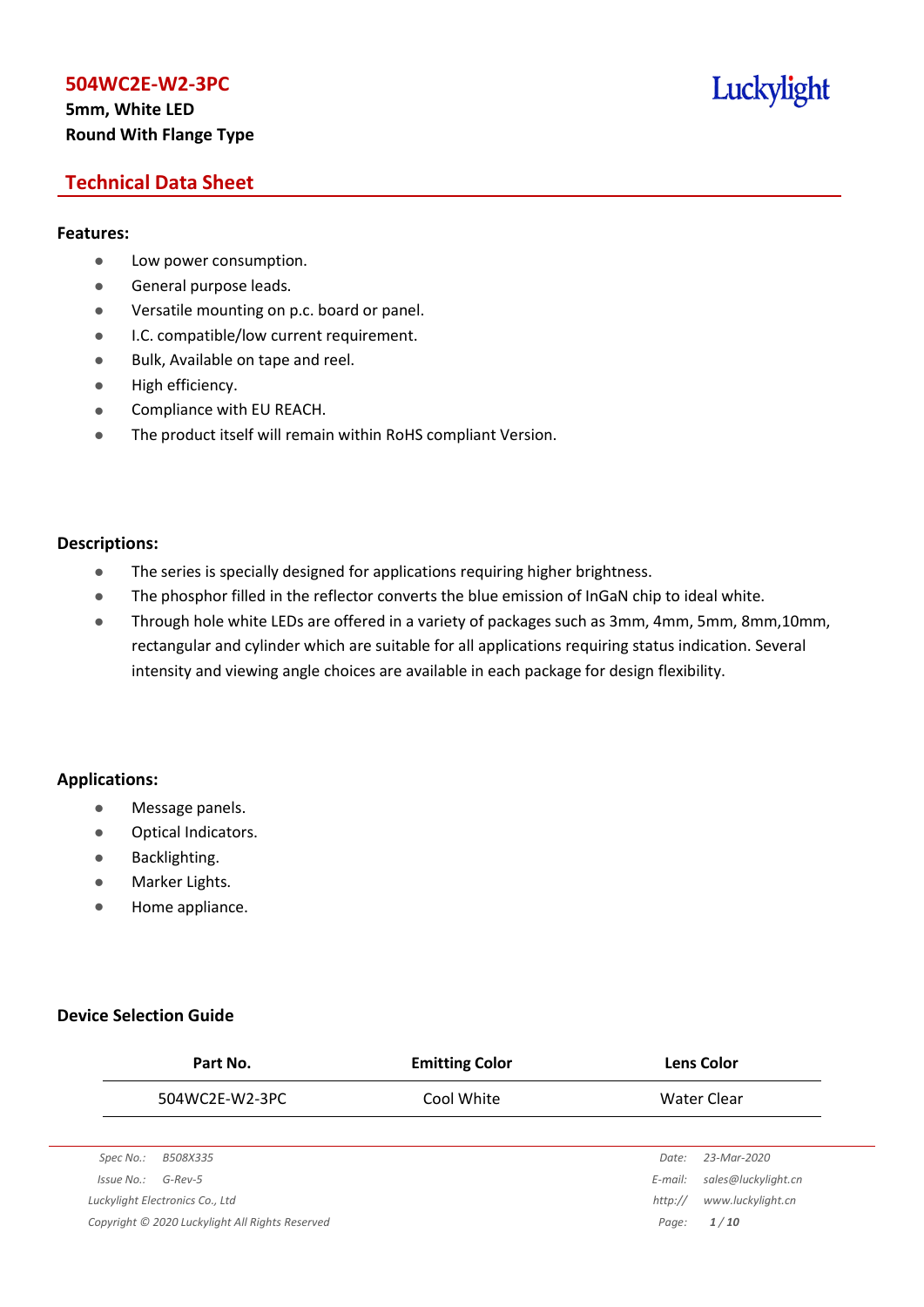**5mm, White LED Round With Flange Type**

## **Technical Data Sheet**

#### **Package Dimension:**





**Polarity**



#### *Notes:*

- *1. All dimensions are in millimeters (inches).*
- *2. Tolerance is ± 0.25 mm (.010″) unless otherwise noted.*
- *3. Protruded resin under flange is 1.00mm (.039″) max.*

| Spec No.: | B508X33 |
|-----------|---------|
|-----------|---------|

 $Luckylight~Electronics~Co.,~Ltd$ 

*Copyright © 2020 Luckylight All Rights Reserved Page: 2 / 10*

| Spec No.:<br>B508X335                         | Date:   | 23-Mar-2020                 |
|-----------------------------------------------|---------|-----------------------------|
| 'ssue No.:<br>G-Rev-5                         |         | E-mail: sales@luckylight.cn |
| ckylight Electronics Co., Ltd                 | http:// | www.luckylight.cn           |
| pyright © 2020 Luckylight All Rights Reserved | Paae:   | 2/10                        |

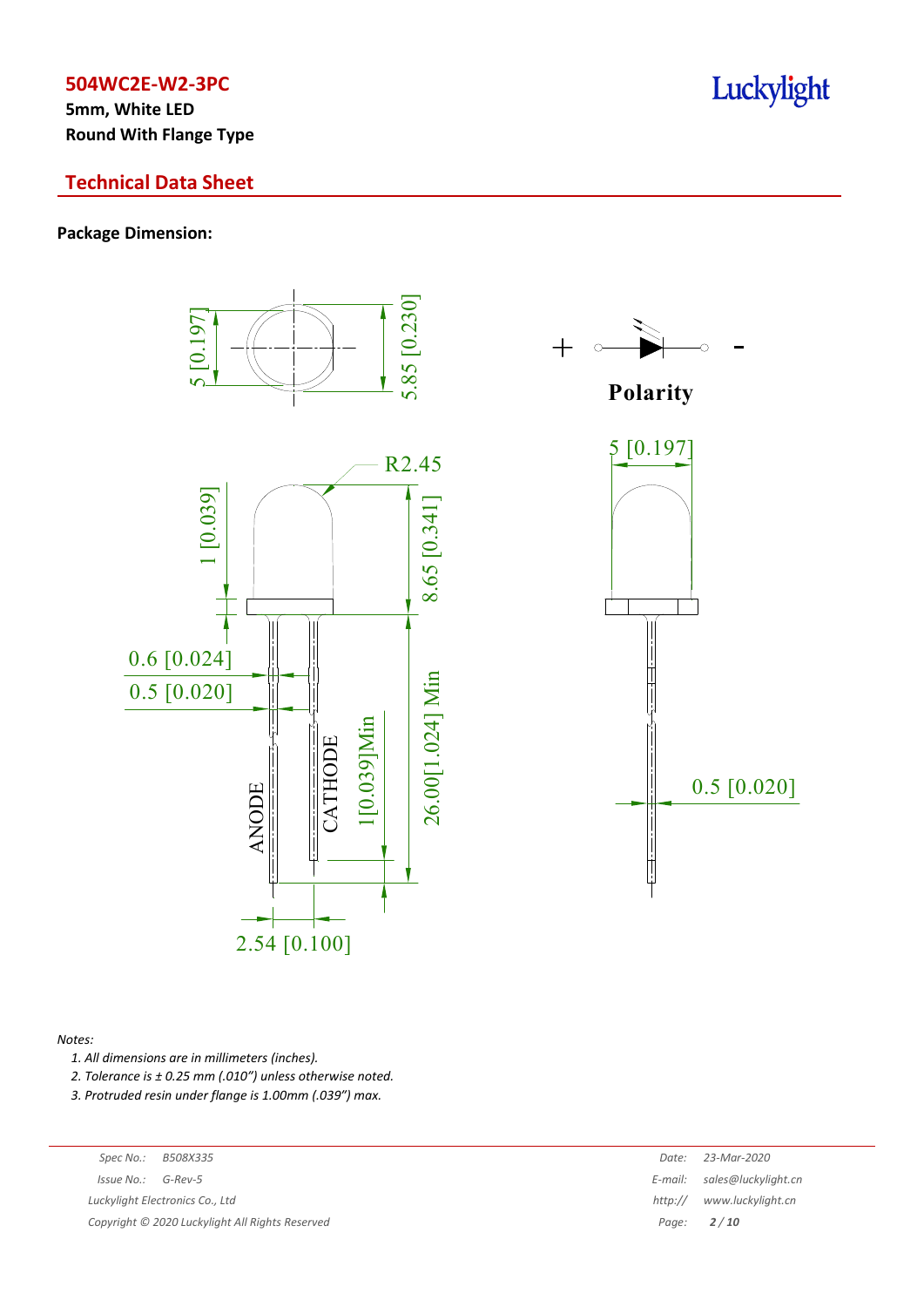# **5mm, White LED Round With Flange Type**

# Luckylight

# **Technical Data Sheet**

#### **Absolute Maximum Ratings at Ta=25**℃

| <b>Parameters</b>                  | Symbol                       | Max.                                 | Unit |
|------------------------------------|------------------------------|--------------------------------------|------|
| Power Dissipation                  | $P_{d}$                      | 85                                   | mW   |
| Peak Forward Current (a)           | <b>IFP</b>                   | 100                                  | mA   |
| DC Forward Current (b)             | ΙF                           | 25                                   | mA   |
| Reverse Voltage <sup>(c)</sup>     | $V_{R}$                      | 5                                    | v    |
| <b>Operating Temperature Range</b> | ${\mathsf T}_{\textsf{opr}}$ | -40 $^{\circ}$ C to +80 $^{\circ}$ C |      |
| Storage Temperature Range          | ${\sf T}_{\sf stg}$          | -40 $^{\circ}$ C to +85 $^{\circ}$ C |      |
| <b>Soldering Temperature</b>       | ${\mathsf T}_{\textsf{sld}}$ | 260℃ for 5 Seconds                   |      |

*Notes:*

*a. Derate linearly as shown in derating curve.*

*b. Duty Factor = 10%, Frequency = 1 kHz.*

c. Reverse voltage (VR) condition is applied for IR test only. The device is not designed for reverse operation.

#### **Electrical Optical Characteristics at Ta=25**℃

| <b>Parameters</b>                       | Symbol          | Min.  | Typ.  | Max.  | Unit | <b>Test Condition</b> |
|-----------------------------------------|-----------------|-------|-------|-------|------|-----------------------|
| Luminous Intensity (a)                  | l٧              | 14000 | 23000 | $---$ | mcd  | $IF = 20mA$           |
| Viewing Angle <sup>(b)</sup>            | $2\theta_{1/2}$ |       | 15    |       | deg. | $IF = 20mA$           |
|                                         | x               | $---$ | 0.28  |       |      | $IF = 20mA$           |
| Chromaticity Coordinates <sup>(c)</sup> | y               | $---$ | 0.28  |       |      | $IF=20mA$             |
| <b>Color Temperature</b>                | <b>CCT</b>      | ---   | 11000 |       | К    | $IF = 20mA$           |
| <b>Color Rendering Index</b>            | <b>CRI</b>      |       | 80    |       | Ra   | $IF = 20mA$           |
| Forward Voltage                         | VF              | 2.6   | 3.0   | 3.4   | ٧    | $IF = 20mA$           |
| Reverse Current <sup>(d)</sup>          | IR              |       |       | 10    | μA   | $VR=5V$               |

*Notes:*

a. Luminous intensity is measured with a light sensor and filter combination that approximates the CIE eye-response curve. The Iv guarantee *must be included with ±15% testing tolerance.*

*b. 2θ1/2 is the o -axis angle where the luminous intensity is 1⁄2 the peak intensity.*

*c. The chromaticity coordinates (x, y) is derived from the 1931 CIE chromaticity diagram.*

d. Reverse current (IR) condition is applied for VR test only. The device is not designed for reverse operation.

| Spec No.:              | B508X335                                        | Date:   | 23-Mar-2020                 |
|------------------------|-------------------------------------------------|---------|-----------------------------|
| $Is sue No.:  G-Rev-5$ |                                                 |         | E-mail: sales@luckylight.cn |
|                        | Luckylight Electronics Co., Ltd                 | http:// | www.luckylight.cn           |
|                        | Copyright © 2020 Luckylight All Rights Reserved |         | Page: <b>3/10</b>           |
|                        |                                                 |         |                             |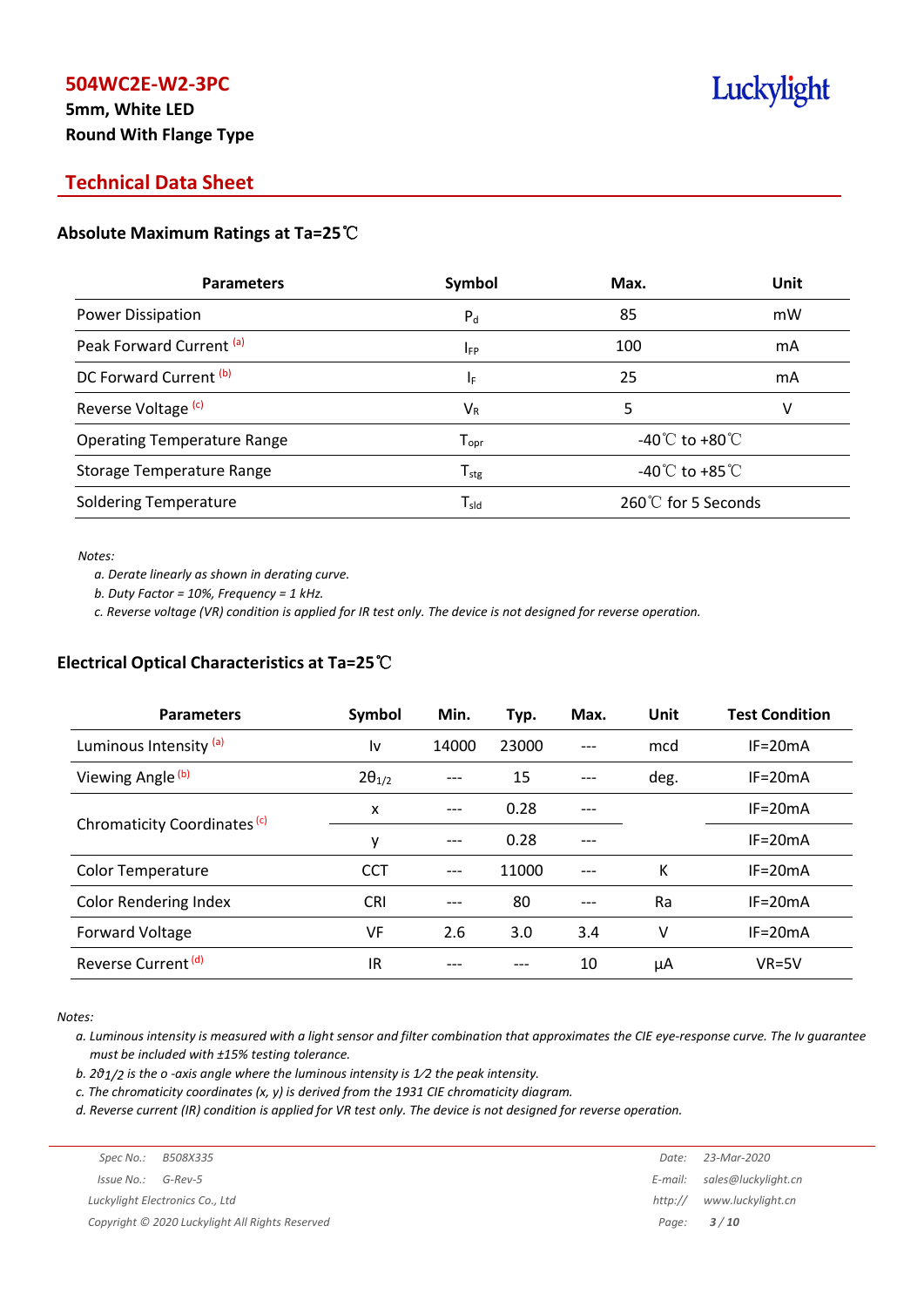**5mm, White LED Round With Flange Type**

# Luckylight

# **Technical Data Sheet**



# **Typical Electrical / Optical Characteristics Curves (25**℃ **Ambient Temperature Unless Otherwise Noted)**

*Spec No.: B508X335 Date: 23-Mar-2020 Issue No.: G-Rev-5 E-mail: sales@luckylight.cn Luckylight Electronics Co., Ltd http:// www.luckylight.cn Copyright © 2020 Luckylight All Rights Reserved Page: 4 / 10*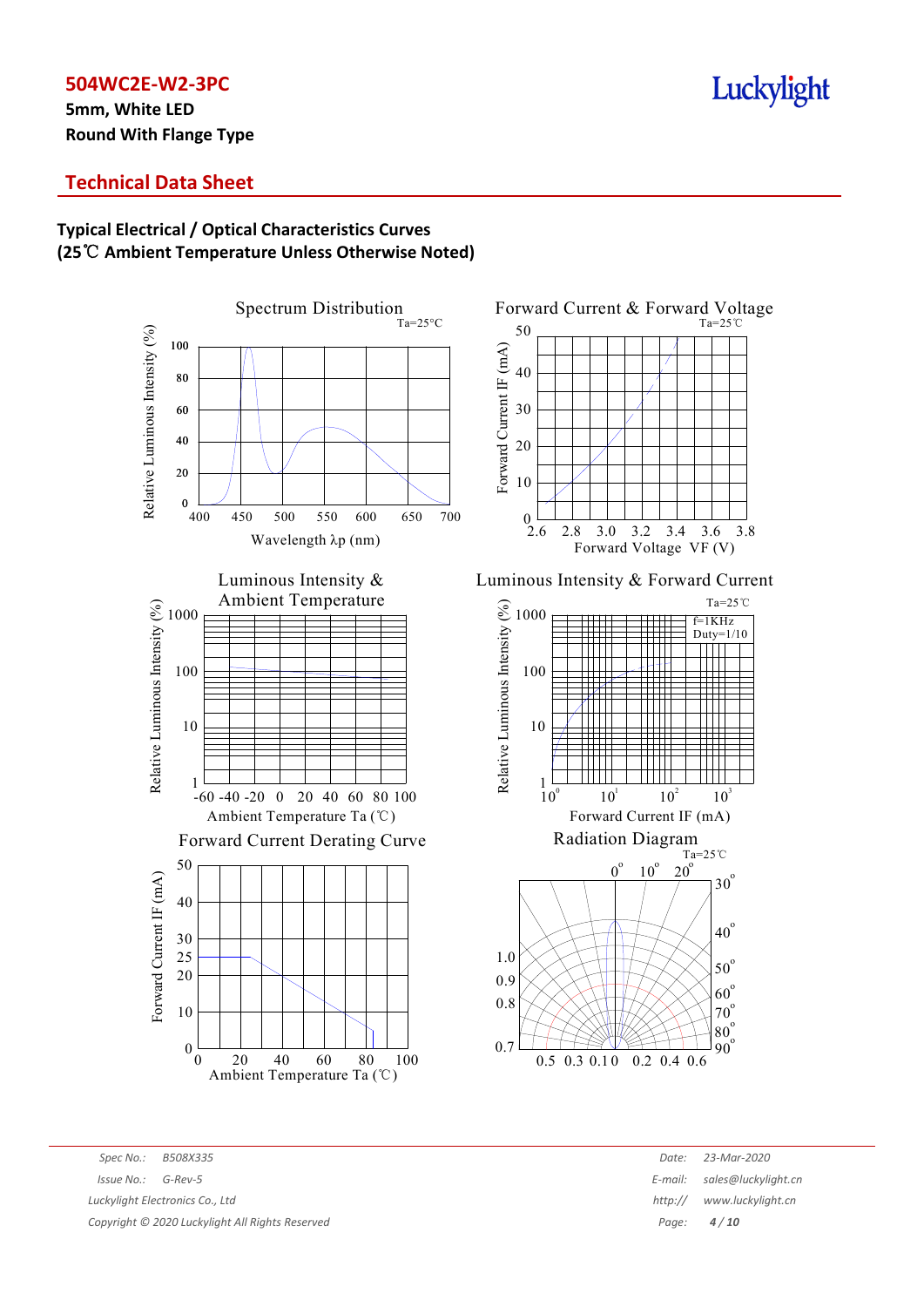# **5mm, White LED Round With Flange Type**

# **Technical Data Sheet**

#### **CIE Chromaticity Diagram:**



#### **Chromaticity Coordinates Specifications for Bin Rank:**

| <b>Bin Code</b> | Left x | Left y | Top x | Тор у | <b>Right x</b> | <b>Right y</b> | <b>Bottom x</b> | Bottom y |
|-----------------|--------|--------|-------|-------|----------------|----------------|-----------------|----------|
| $C2-1$          | 0.268  | 0.264  | 0.275 | 0.273 | 0.271          | 0.279          | 0.264           | 0.269    |
| $C3-1$          | 0.273  | 0.258  | 0.279 | 0.267 | 0.275          | 0.273          | 0.268           | 0.264    |
| $C2-2$          | 0.275  | 0.273  | 0.282 | 0.283 | 0.285          | 0.290          | 0.271           | 0.279    |
| $C3-2$          | 0.279  | 0.267  | 0.285 | 0.276 | 0.282          | 0.283          | 0.275           | 0.273    |
| $C2-3$          | 0.282  | 0.283  | 0.288 | 0.292 | 0.285          | 0.300          | 0.278           | 0.290    |
| $C3-3$          | 0.285  | 0.276  | 0.291 | 0.284 | 0.288          | 0.292          | 0.282           | 0.283    |

*Note: Color Coordinates Measurement allowance is ±0.012.*

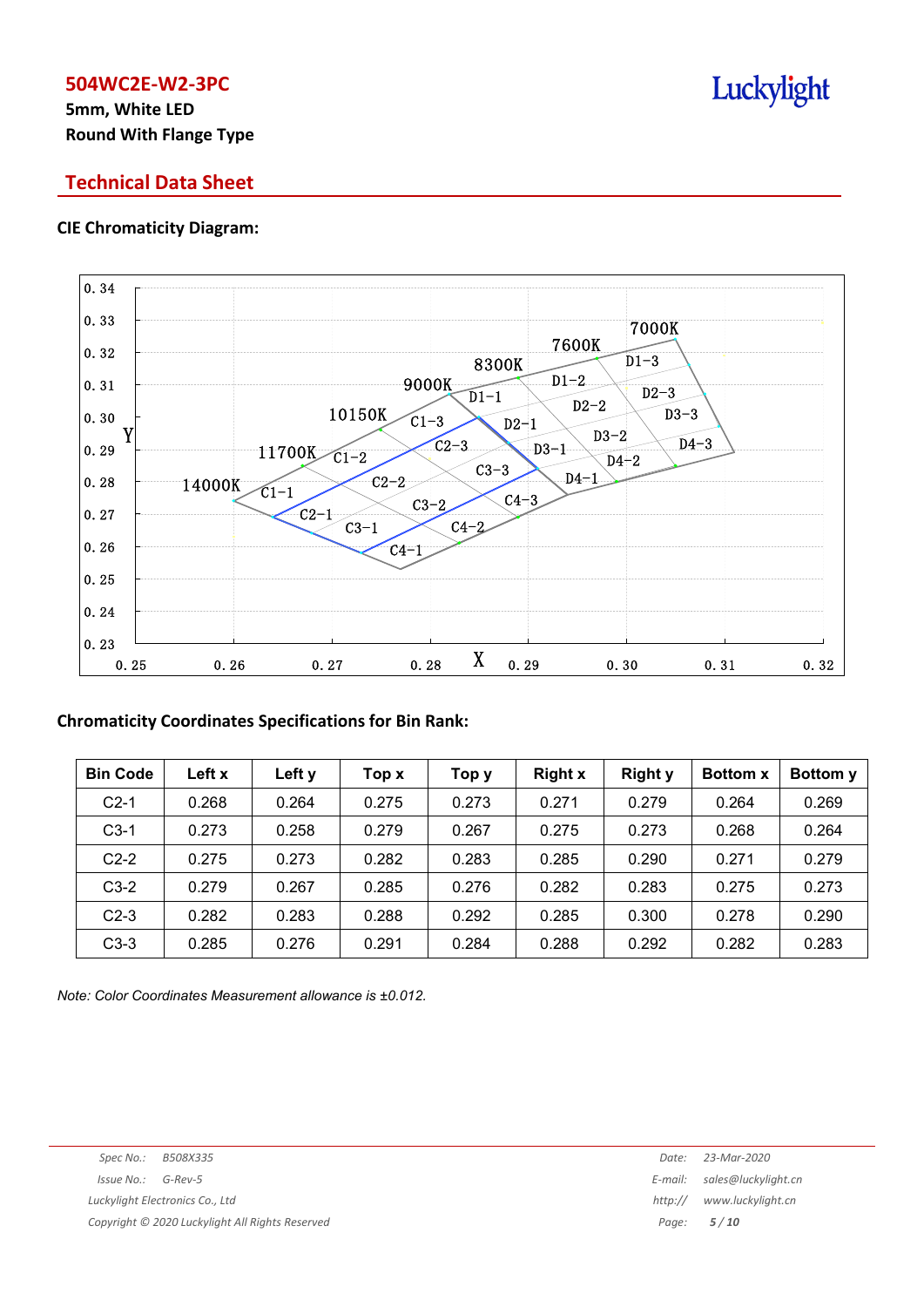# **5mm, White LED Round With Flange Type**

# **Technical Data Sheet**

#### **Bin Table Specification**:

#### **Luminous Intensity Iv (mcd) IF@20mA**

| <b>Bin Code</b> | Min   | Max.  |
|-----------------|-------|-------|
| 28              | 14000 | 18000 |
| 29              | 18000 | 23000 |
| 30              | 23000 | 30000 |
| 21              | 30000 | 39000 |

*Note: Tolerance of each bin limit is ±15%.*

#### **Forward Voltage VF (V) IF@20mA**

| <b>Bin Code</b> | Min | Max. |
|-----------------|-----|------|
|                 | 2.6 | 2.8  |
|                 | 2.8 | 3.C  |
|                 | 3.0 | າ ລ  |
|                 | າາ  | 3.4  |

*Note: Forward Voltage Measurement allowance is ±0.2V.*

#### **Chromaticity Coordinates, CC (x, y), IF@20mA**

| <b>Bin Code</b> | Chromaticity Coordinates, IF@20mA |       |       |       |       |  |  |
|-----------------|-----------------------------------|-------|-------|-------|-------|--|--|
|                 | x                                 | 0.268 | 0.275 | 0.271 | 0.264 |  |  |
| $C2-1$          | ٧                                 | 0.264 | 0.273 | 0.279 | 0.269 |  |  |
|                 | x                                 | 0.273 | 0.279 | 0.275 | 0.268 |  |  |
| $C3-1$          | ۷                                 | 0.258 | 0.267 | 0.273 | 0.264 |  |  |
|                 | x                                 | 0.275 | 0.282 | 0.278 | 0.271 |  |  |
| $C2-2$          | ٧                                 | 0.273 | 0.283 | 0.290 | 0.279 |  |  |
|                 | X                                 | 0.279 | 0.285 | 0.282 | 0.275 |  |  |
| $C3-2$          | ۷                                 | 0.267 | 0.276 | 0.283 | 0.273 |  |  |
| $C2-3$          | x                                 | 0.282 | 0.288 | 0.285 | 0.278 |  |  |
|                 | ٧                                 | 0.283 | 0.292 | 0.300 | 0.290 |  |  |
| $C3-3$          | x                                 | 0.285 | 0.291 | 0.288 | 0.282 |  |  |
|                 | у                                 | 0.276 | 0.284 | 0.292 | 0.283 |  |  |

*Note: Color Coordinates Measurement allowance is±0.012.*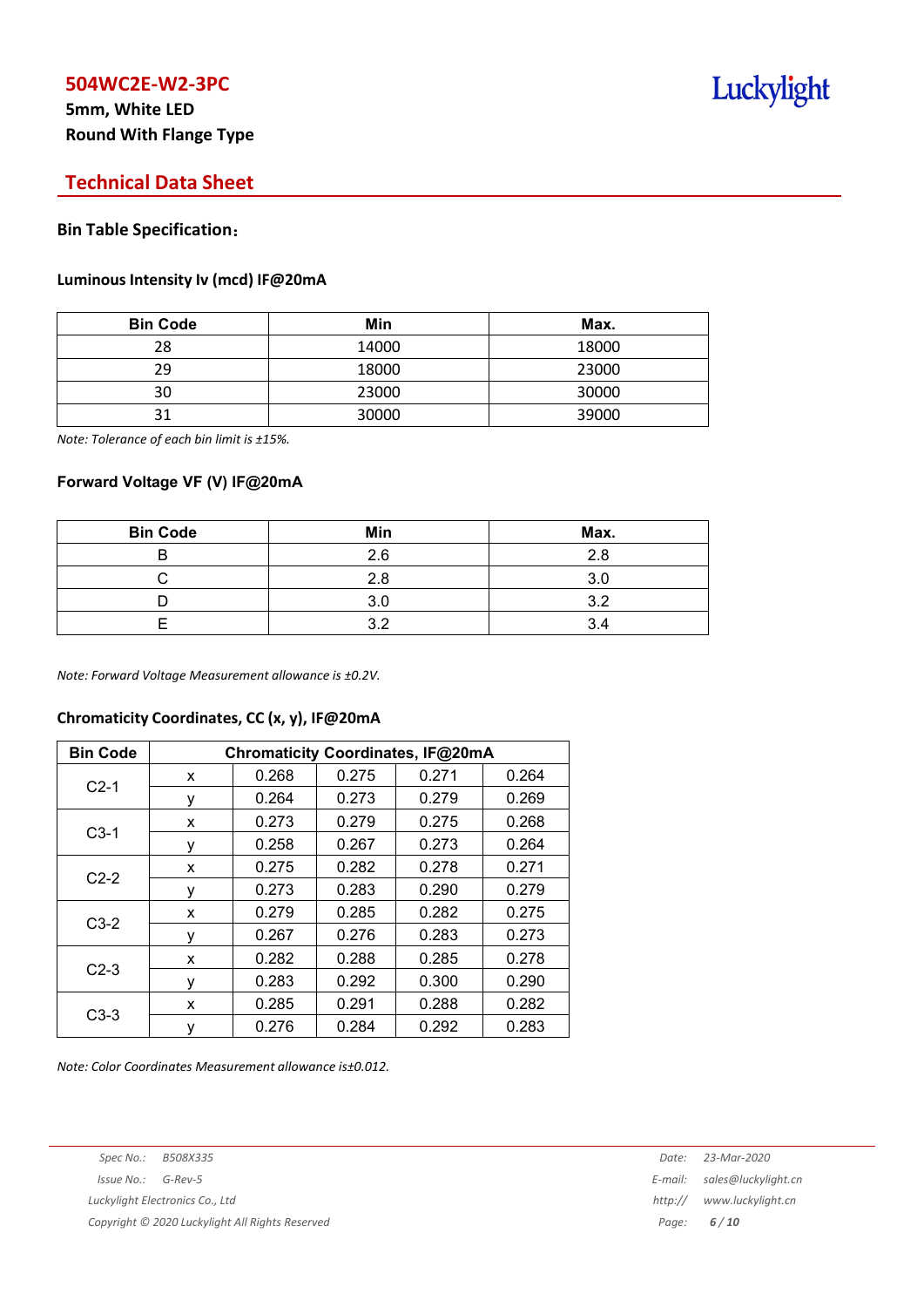**5mm, White LED Round With Flange Type**

# Luckylight

# **Technical Data Sheet**

# **Packing & Label Specifications:**



Packing Quantity:

- a. 500 PCS/bag.
- b. 8000 PCS/Inner Box.
- c. 6 Inner Boxes/Outside Box.

| B508X335<br>Spec No.:                           | Date:   | 23-Mar-2020                 |
|-------------------------------------------------|---------|-----------------------------|
| $Issue No.: G-Rev-5$                            |         | E-mail: sales@luckylight.cn |
| Luckylight Electronics Co., Ltd                 | http:// | www.luckylight.cn           |
| Copyright © 2020 Luckylight All Rights Reserved |         | Page: <b>7/10</b>           |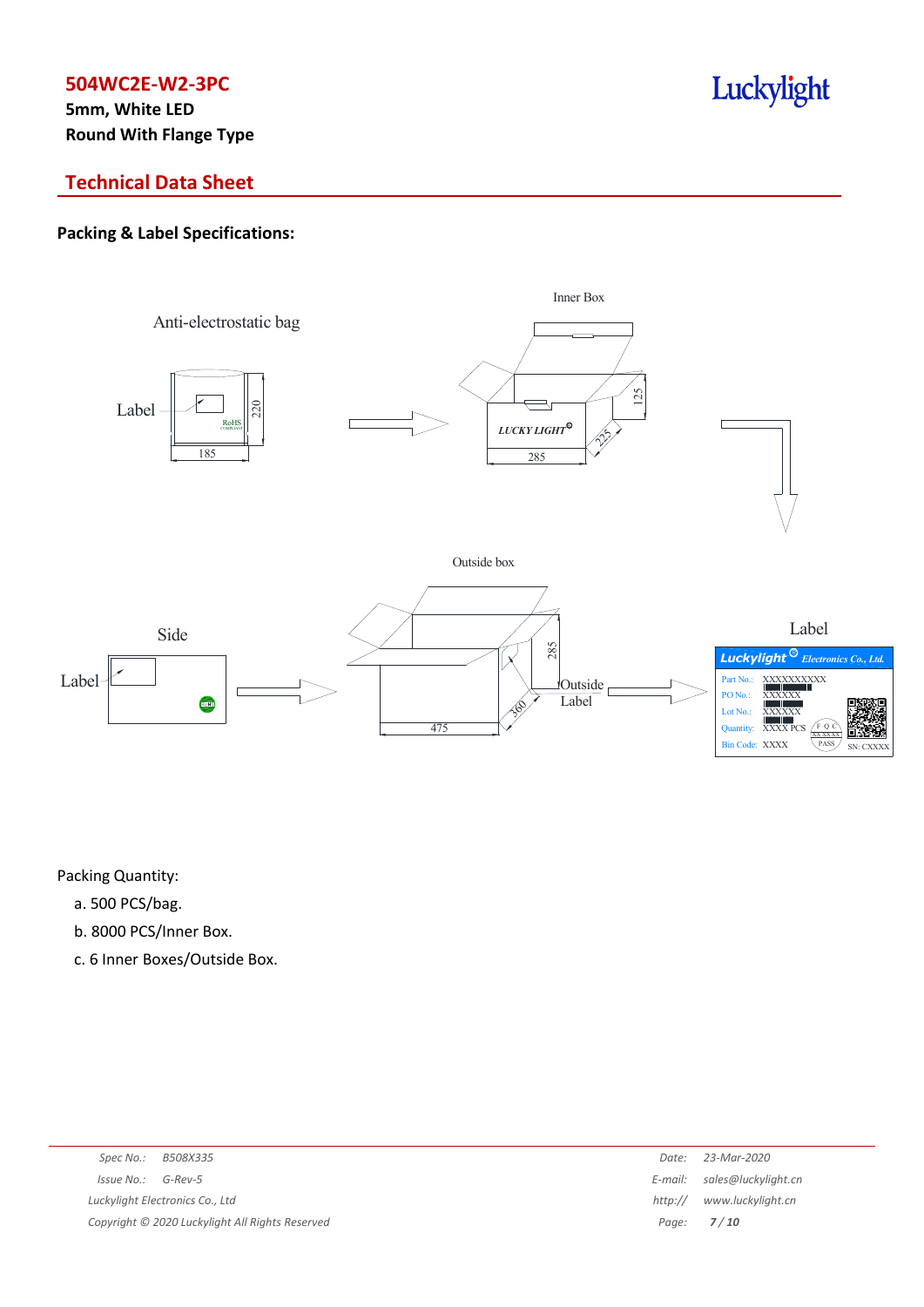# **5mm, White LED Round With Flange Type**

# **Technical Data Sheet**

#### **CAUTIONS**

#### 1. **Over-current-proof**

Customer must apply resistors for protection, otherwise slight voltage shift will cause big current change (Burn out will happen).

#### 2. **Storage**

- 2.1 The LEDs should be stored at 30°C or less and 70%RH or less after being shipped from Luckylight and the storage life limits are 3 months. If the LEDs are stored for 3 months or more, they can be stored for a year in a sealed container with a nitrogen atmosphere and moisture absorbent material.
- 2.2 Please avoid rapid transitions in ambient temperature, especially, in high humidity environments where condensation can occur.

#### 3. **Cleaning**

Use alcohol-based cleaning solvents such as isopropyl alcohol to clean the LEDs if necessary.

#### 4. **Lead Forming & Assembly**

During lead forming, the leads should be bent at a point at least 1.6mm from the base of LED lens. Do not use the base of the lead frame as a fulcrum during forming. Lead forming must be done before soldering, at normal temperature. During assembly on PCB, use minimum clinch force possible to avoid excessive mechanical stress.

#### 5. **Soldering**

When soldering, for Lamp without stopper type and must be leave a minimum of 3mm clearance from the base of the lens to the soldering point. Do not apply any external stress to the lead frame during soldering while the LED is at high temperature.

#### Recommended soldering conditions:

|                | <b>Soldering Iron</b>               |                               | <b>Wave Soldering</b>                |
|----------------|-------------------------------------|-------------------------------|--------------------------------------|
| Temperature    | $300^{\circ}$ C Max.<br>3 sec. Max. | Pre-heat<br>Pre-heat Time     | $100^{\circ}$ C Max.<br>60 sec. Max. |
| Soldering Time | (one time only)                     | Solder Wave<br>Soldering Time | $260^{\circ}$ C Max.<br>5 sec. Max.  |

*Note:*

a. Excessive soldering temperature and / or time might result in deformation of the LED lens or catastrophic failure of the LED.

Luckylight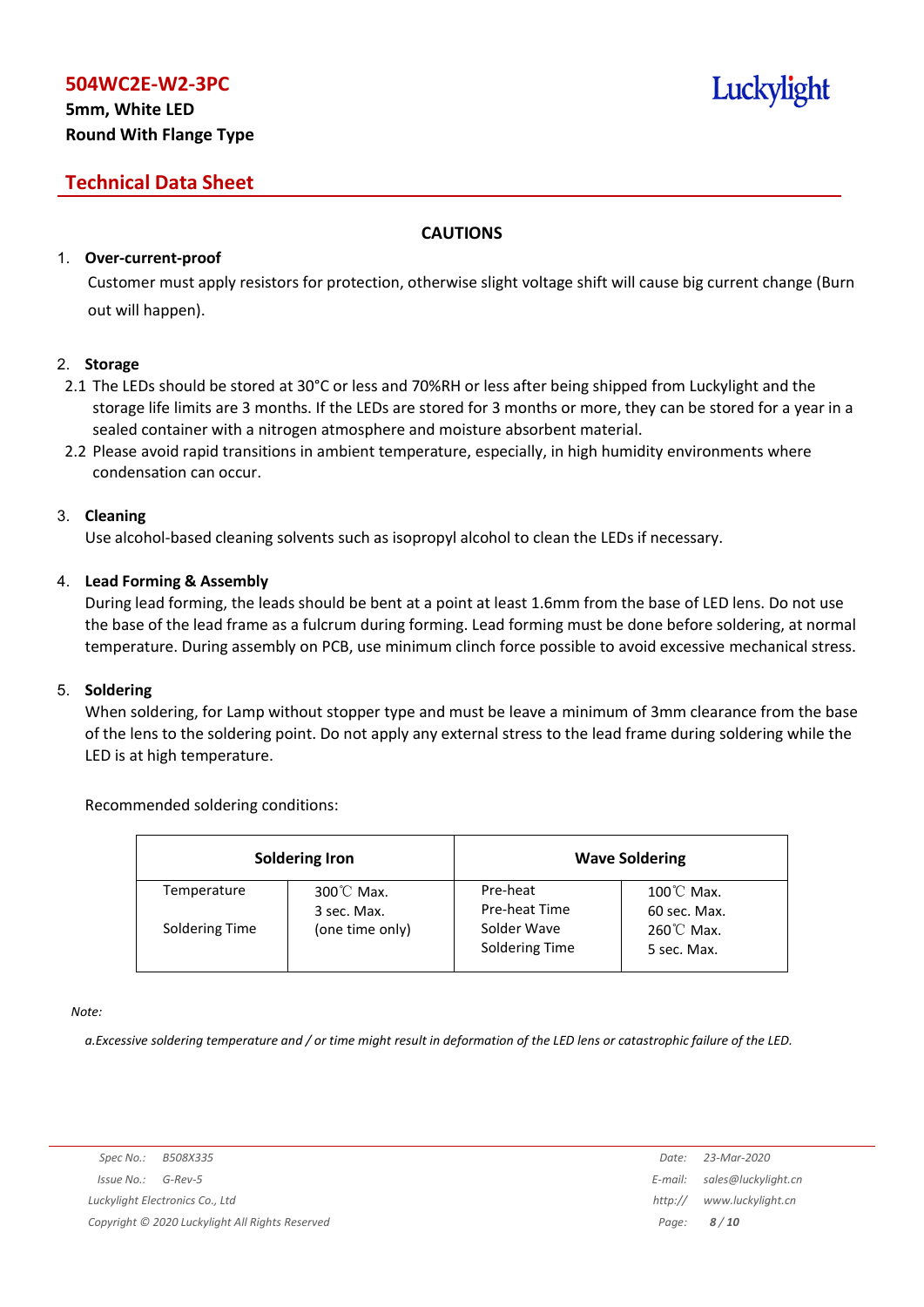# **5mm, White LED Round With Flange Type**

### **Technical Data Sheet**

Recommended Wave Soldering Profiles



*Notes:*

a. Recommend pre-heat temperature of 105° C or less (as measured with a thermocouple attached to the LED pins) prior to immersion in the *solder wave with a maximum solder bath temperature of 260° C.*

*b.Peak wave soldering temperature between 245° C ~ 255°C for 3 sec (5 sec max).*

*c.Do not apply stress to the epoxy resin while the temperature is above 85°C.*

*d.Fixtures should not incur stress on the component when mounting and during soldering process.*

*e.SAC 305 solder alloy is recommended.*

*f.No more than one wave soldering pass.*

#### 6. **Drive Method**

An LED is a current-operated device. In order to ensure intensity uniformity on multiple LEDs connected in parallel in an application, it is recommended that a current limiting resistor be incorporated in the drive circuit, in series with each LED as shown in Circuit A below.

**Circuit model A** 

**Circuit model B** 





(A) Recommended circuit

(B) The brightness of each LED might appear different due to the differences in the I-V characteristics of those LEDs.

| Spec No.:                                       | B508X335 | Date:   | 23-Mar-2020         |
|-------------------------------------------------|----------|---------|---------------------|
| Issue No.:                                      | G-Rev-5  | E-mail: | sales@luckylight.cn |
| Luckylight Electronics Co., Ltd                 |          | http:// | www.luckylight.cn   |
| Copyright © 2020 Luckylight All Rights Reserved |          |         | Page: $9/10$        |

| Date:   | 23-Mar-2020         |
|---------|---------------------|
| E-mail: | sales@luckylight.cn |
| http:// | www.luckylight.cn   |
| Page:   | 9/10                |